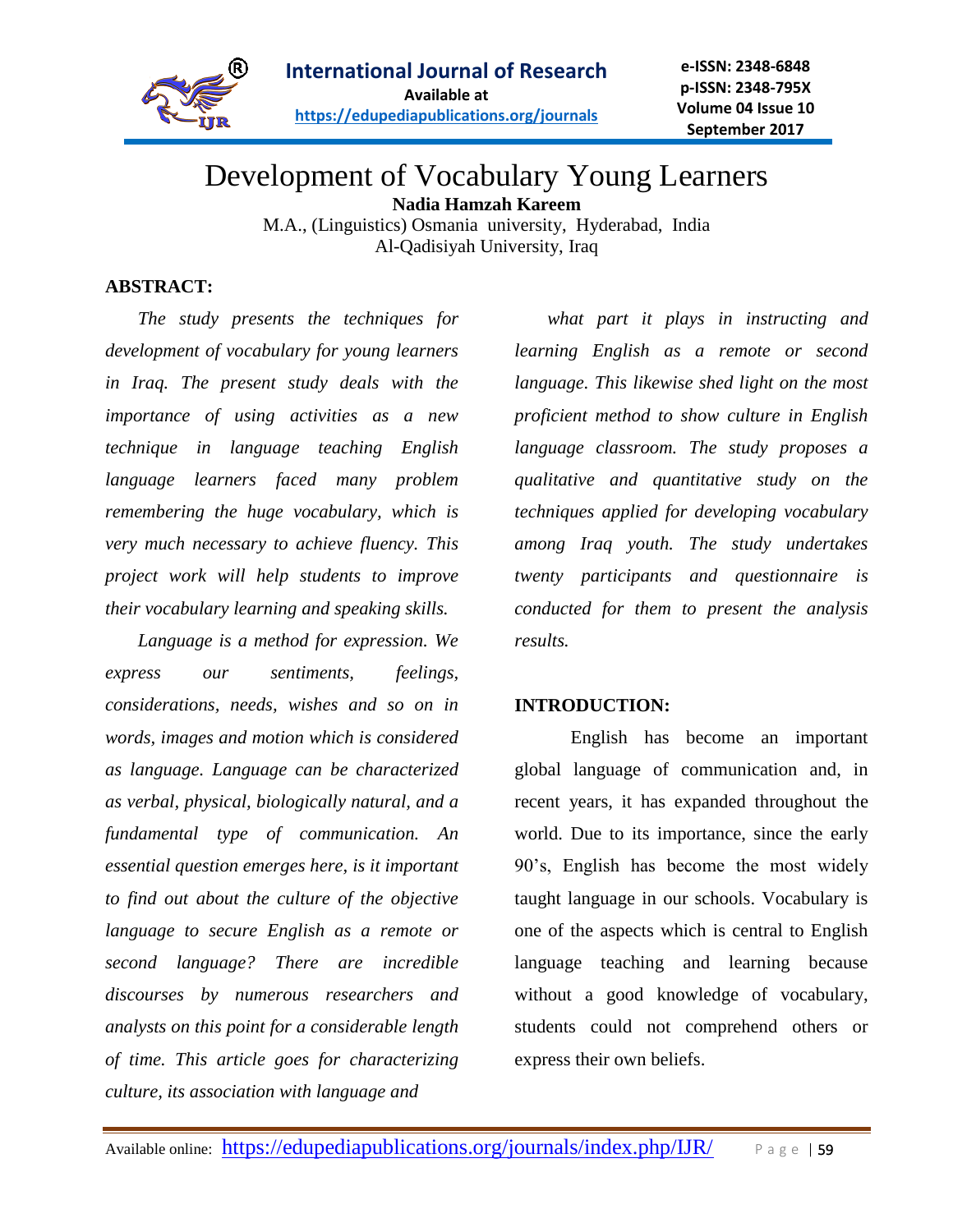

**e-ISSN: 2348-6848 p-ISSN: 2348-795X Volume 04 Issue 10 September 2017**

According to Meara (1996:35) "Lexical competence is at the heart of communicative competence". In other words, vocabulary is essential for communication; without sufficient vocabulary knowledge communication could not simply take place. This is mainly the reason why I decided to focus this project on vocabulary acquisition.

The main objective of this research project is to find out the evolution of young learner's vocabulary acquisition over a short period of time. Therefore, this study analyses if time is an influential factor in vocabulary acquisition. In order to do so, a vocabulary test was carried to check how many and what words youth knew at the beginning of the project, after being exposed to some vocabulary sessions carried out during my training placement, and how many and what words young learners had acquired at the end of the study.

The study has not been much research yet in the field of Early Year's Education as far as English for very young learners is concerned because the introduction of English in Early Years is still quite a recent thing in our school context [1].

Therefore study wanted to go further and investigate about an aspect which will be involved in as a future teacher. It is an aspect that find very interesting. This project has been divided into two parts; the theoretical framework where the main aspects of vocabulary acquisition are defined and explained and the study, which includes the main research questions, an explanation of the data collection and instruments, the data analysis and the results obtained. Afterwards, in the discussion study will answer the research questions and at the same time the study will link the results with some ideas mentioned in the theoretical framework. Finally, the study will conclude stating some general conclusions about the project.

Acquiring the vocabulary of our first language is not an easy task. However, acquiring the vocabulary of a second language especially if the second language learners are very young is even more complicated. Young learners of a second/foreign language are still building up their first language vocabulary, and this development is closely tied up with their conceptual development. In fact, very young language learners begin the task of first language acquisition without the cognitive maturity or metalinguistic awareness that older second language learners have [2].

Although young second language learners have begun to develop these characteristics, they still have far to go in these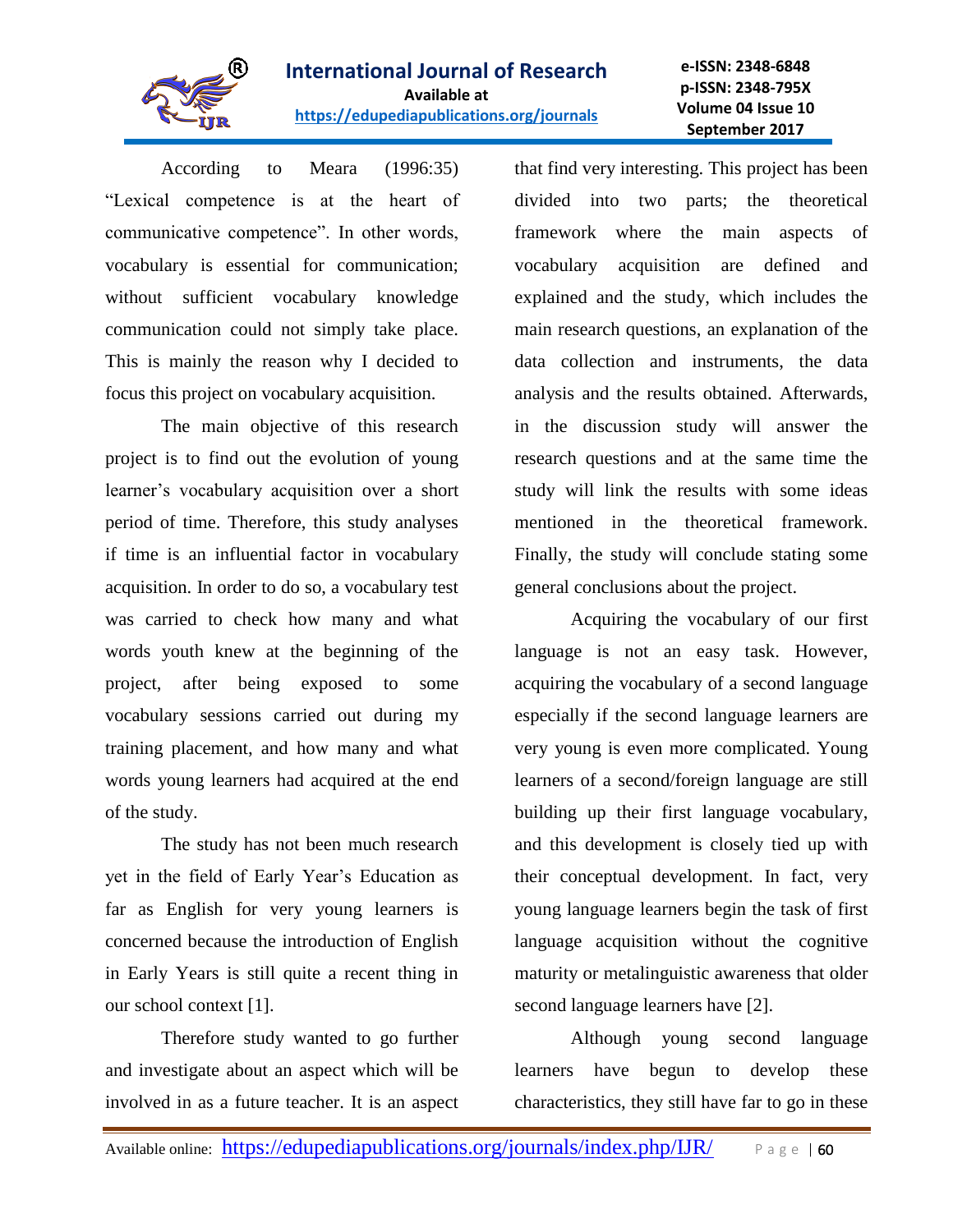

areas, as well as in the area of world knowledge, before they reach the levels already attained by adults and adolescents. Therefore, in planning and teaching a foreign language, we need to bear in mind this first language background to know what will work and what may be too difficult for youth.

Vocabulary development is not just about learning words, it is also about learning more about those words, about learning formulaic phrases or chunks, or finding words inside them. Learning words is not an easy task that is done and finished in a short period of time. It is complex since learning words is a cyclical process of meeting new words, followed by meeting those words again and again, each time extending knowledge of what the words mean and how they are used in the foreign language. As Cameron points out "every time youth meet familiar words, they have changed and will bring new first language and conceptual knowledge to the vocabulary" (Cameron, 2001:74) [3].

In foreign language teaching, vocabulary has had an uncertain place with in the field of language teaching. In the days when the Audio-lingual Method was used and implemented, vocabulary received limited attention. Up to the 1980s, the emphasis was not on the understanding of words; it was on the acquisition of grammar structures and patterns. It was believed that once these patterns had been incorporated, then vocabulary could simply be connected to the relevant slots in the grammar pattern. However, for the last three decades, with the introduction of the Communicative Language Teaching (CLT) approach, vocabulary has become a major focus on linguistic work.

The emphasis is now in favour of building up an extensive vocabulary bank of words as soon as possible. One reason is that in many ESL classes, even where teachers have devoted much time to vocabulary teaching, the results have been disappointing. Vocabulary is really needed in both teaching and learning. If learners do not know the meaning of the words, they will not be able to understand what they see, read and learn. Thus, building up useful vocabulary is central to the learning of a foreign language [4].

Given the understanding that many languages contain more than a million words, it is fair to say that native or non-native speakers will never learn all the words. The English language is said to contain around 54 thousand word families. It is believed that the vocabulary of a native speaker adult ranges from 20 thousand for a student of about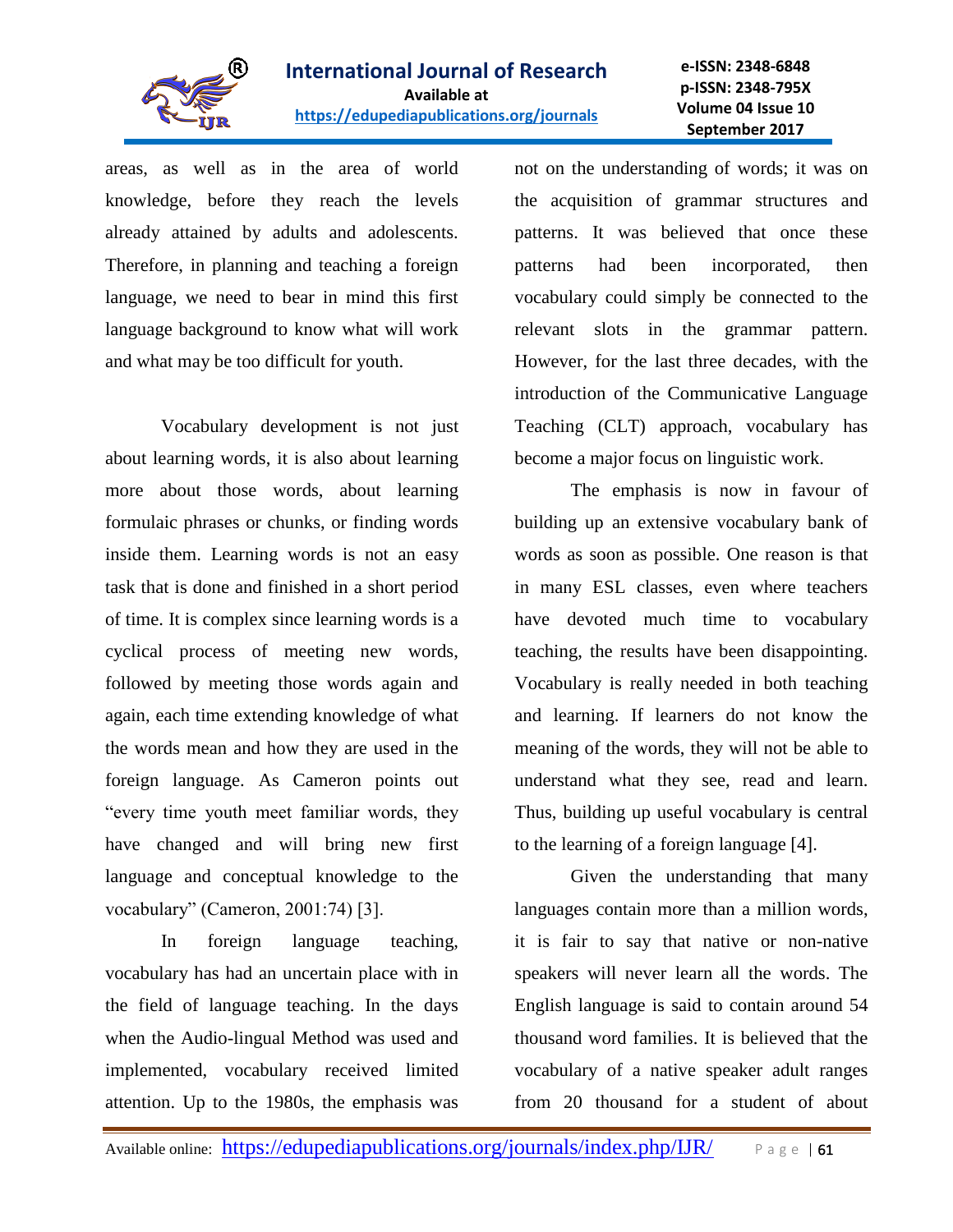

eighteen years of age starting university to the 37 thousand.

Young native speakers of English know 4 or 5 thousand word families by the age of five, to which they add about 1 thousand every year. In comparison, Second Language learners of English who attend English schools have been found to add about 1 thousand per year, but the 4 or 5 thousand gap between them and their native speaker peers remains. As it was explained in previous sections, it is widely accepted that the frequency factor plays an important role in vocabulary knowledge [5].

### **PROBLEM STATEMENT:**

- To study and to choose the right way of teaching for these little youth.
- To acquire a critical mass of words for use in both understanding and producing the language.
- To study and remember words over time, be able to recall them readily.
- The study in making the correct connections, when understanding the second language, between the form and meaning of words.
- The aim of this thesis is to provide a practical guide to activities that require youth to use language in variety situations. It is by providing lots of opportunities for speaking

that youth, hopefully, can develop and extend their language skills.

 In Iraq most of youth start learning English vocabulary from kindergarten and most of them who has no joined kindergarten have not opportunity to develop English vocabulary [6].

#### **AIM OF THE STUDY**

The aim of this thesis is to provide a practical guide to activities that require youth to use language in variety situations. It is by providing lots of opportunities for speaking that youth, hopefully, can develop and extend their language skills.

To aware of this and providing opportunities for youth to use and develop their English language skills it is possible for teachers to make a real difference to youth's learning [7]. Youth's attainment can be raised through speaking and listening activities and lessons that incorporate speaking and listening. This is turn can help to raise self-esteem and confidence. The activities included in this thesis will really help youth to enjoy their work, to learn vocabulary well and also have fun at the same time-a real boost for selfesteem[8].

#### **HYPOTHESIS**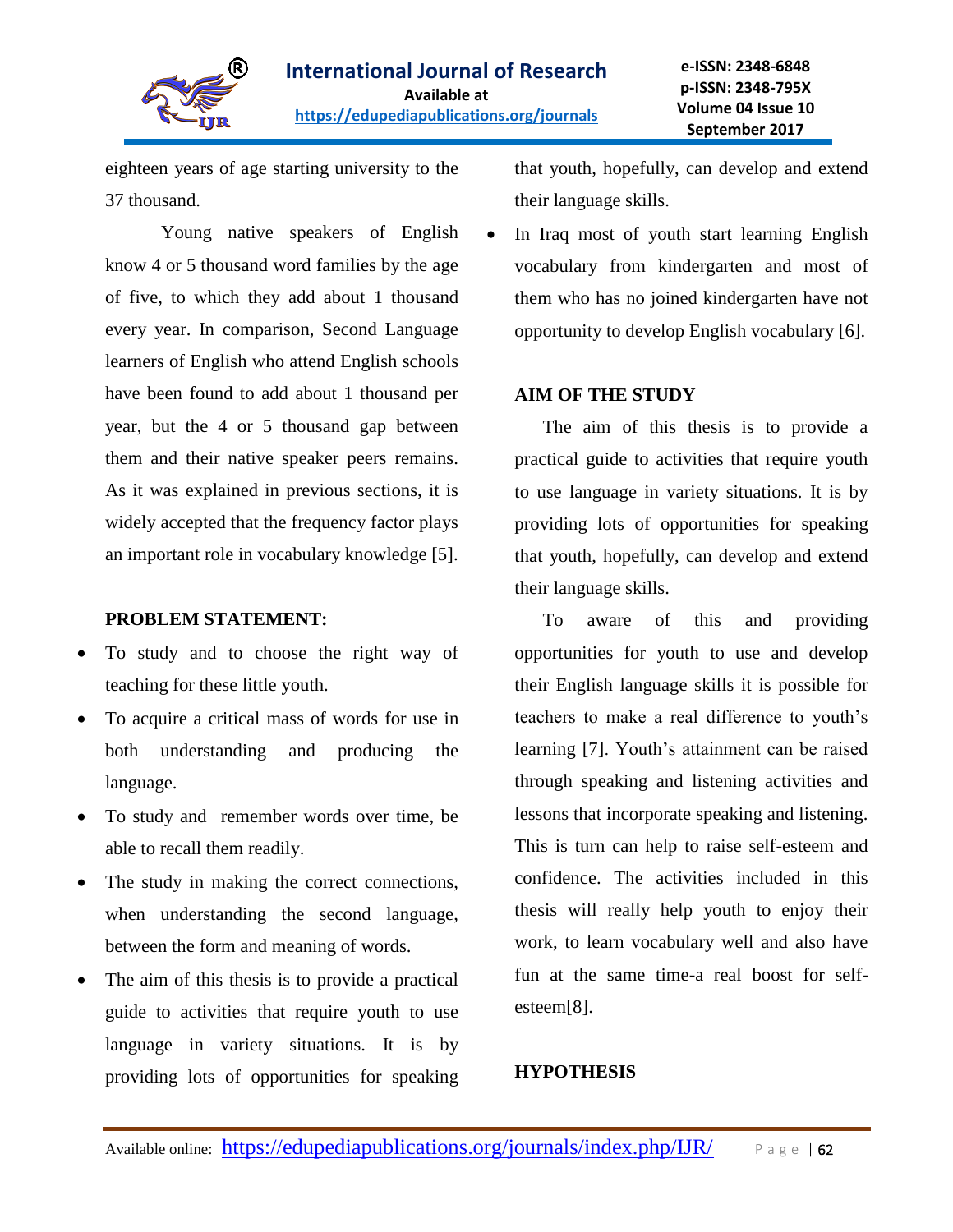

- The first assumption is that a fairly large  $\bullet$ sample of the heterogeneous student taken from a large number of secondary schools will yield statistically valid results.
- The second assumption is that an above average vocabulary is usually an indication of a fairly good speaking ability.
- It has been hypothesised that the study of a language at an early age is a definite advantage.
- Third, it is also assumed that a good vocabulary is usually a reflection of a fairly good intelligence.
- The teacher and student of a second language should not make the mistake of identifying a language with it is words. Even, if a large number of words were memorized from the dictionary it would not be possible to understand the utterances in a language. Important as the words are, they are not the only essential element in a language. However, for the purposes of speaking comprehension vocabulary is the most important factor [9].

# **OBJECTIVE OF THE STUDY:**

- The main objective of this research project is to find out the evolution of young
- learner's vocabulary acquisition over a short period of time.
- To study and analyses if time is an influential factor in vocabulary acquisition.
- To study vocabulary test was carried to check how many and what words youth knew at the beginning of the project, after being exposed to some vocabulary sessions carried out during my training placement, and how many and what words young learners had acquired at the end of the study[10].
- To analyse the planning and teaching a foreign language, we need to bear in mind this first language background to know what will work and what may be too difficult for youth.
- To study Inquiry-based teaching has been closely associated with other teaching methods such as problem-solving, laboratory instruction, project-based learning, cooperative learning and discovery instruction.

# **RESEARCH METHODOLOGY:**

This article reviews the relevant empirical findings and discusses a number of different ways in which prototype categories can be theorized, with particular reference to the functional basis of categories and their role in broader conceptual structures. The article concludes with a discussion of how the notion of prototype category has been extended to handle polysemy, where the various senses of a word can be structured around, and can be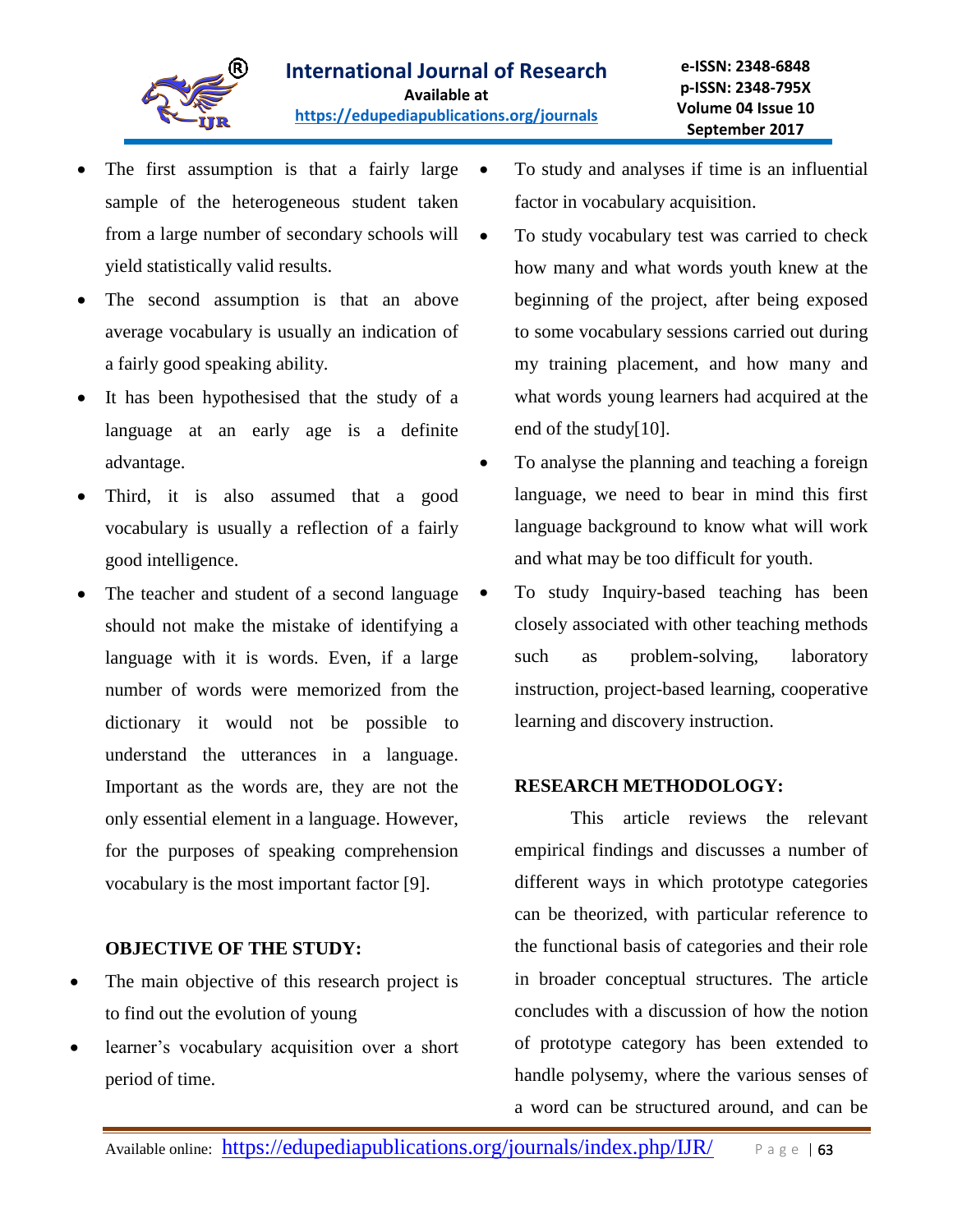

derived from, a more central, prototypical sense [11].

#### **Research Instrument Used**

### **QUESTIONNAIRE:**

 The term questionnaire usually refers to self administered processes whereby he respondent himself read the question and records without the assistance of an interviewer.

# **INTERVIEW:**

 The interview method of collection data involves presentation of oral- verbal stimuli and reply in terms of oral-verbal response.

#### **Exploratory Research**

Exploratory research studies are also termed as formulating studies. The main purpose of such studies that of formulating of the problem for more precise investigation or of developing the working hypotheses from an operational point of view [12]. An exploratory research focuses on the discovery of ideas and is generally based on secondary data. It consists:

Search of secondary data and literature  $\mathbf{\hat{y}}$  Survey

# **Search Of Secondary Data And Literature :**

The quickest and most economical way is to find possible hypotheses from the available literature. The past research may be suitable may suitable sources of information to develop new hypotheses. The researcher can search them for his research purpose.

#### **SURVEY REPORT:**

Survey means the survey of people who have had practical experience with the problem to be study. These individual can be common students from Osmania university student's valuable knowledge and information about the problem environment.

#### **CONCLUSION**

In this section the main conclusions reached after doing the entire research procedure will be exposed. This project aims to find out through a vocabulary test if time is an influential factor in vocabulary acquisition as far as young learners is concerned.

The conclusion that can be drawn from the whole research is that vocabulary acquisition with very young learners is an ongoing process that takes time, practice and plenty of exposure. Time is a key factor in the process of learning words. According to the results obtained, young adult could recall or remember better the words that were tested after a short period of time from its initial exposure. In other words, the less time